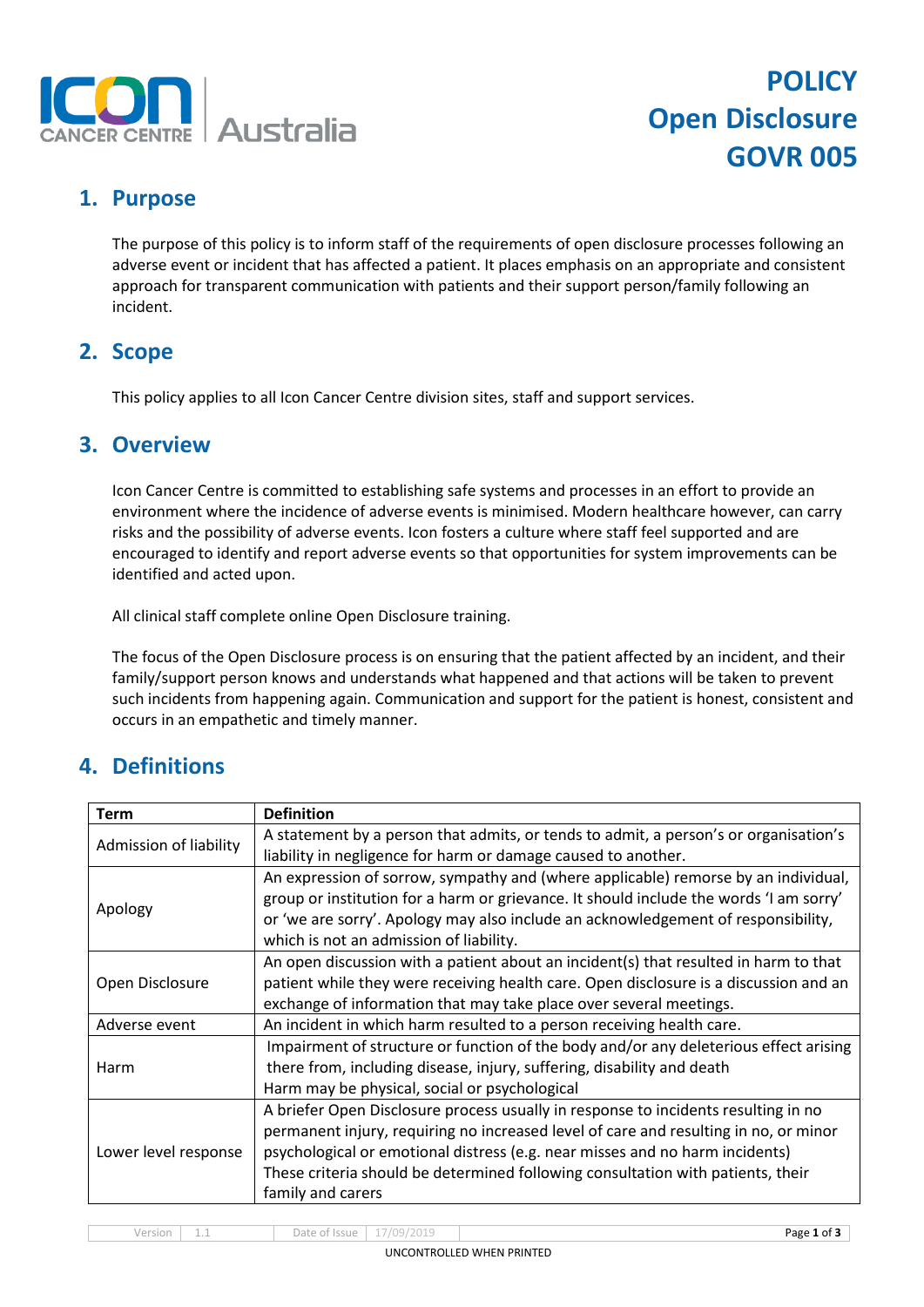

## **POLICY Open Disclosure GOVR 005**

| Higher level response | A comprehensive Open Disclosure process usually in response to an incident<br>resulting in death or major permanent loss of function, permanent or considerable<br>lessening of body function, significant escalation of care or major change in clinical<br>management (e.g. admission to hospital, surgical intervention) or major<br>psychological or emotional distress<br>These criteria should be determined following consultation with patients, their<br>family and carer |
|-----------------------|------------------------------------------------------------------------------------------------------------------------------------------------------------------------------------------------------------------------------------------------------------------------------------------------------------------------------------------------------------------------------------------------------------------------------------------------------------------------------------|
| RiskMan               | Electronic incident reporting management, reporting and analysis tool                                                                                                                                                                                                                                                                                                                                                                                                              |

### **5. Guidelines**

Icon Cancer Centre is required by legislation to protect the privacy of patients, doctors and others when conducting investigations, creating reports and making any disclosures during the Open Disclosure process. Patients, their family and carers should be informed of these requirements

Information obtained as part of the open disclosure investigation should be recorded and stored in accordance with the legislation. All adverse events are reported as per the Patient Incident Management policy (refer to GOVR 003)

When an adverse event is identified, the first priority is prompt and appropriate clinical care and prevention of further harm. This is then followed by assessment and determination of the level of response required.

The delegate should be advised and gather evidence in consultation with the Quality team and Executive.

The initial discussion should occur as soon as possible after recognising harm.

The elements of Open Disclosure include the following:

- $\circ$  an apology or expression of regret, which should include the words "I am sorry" or "we are sorry"
- o a factual explanation of what happened
- o an opportunity for the patient to relate their experience
- o a discussion of the potential consequences of the adverse event
- o an explanation of the steps being taken to manage the adverse event and prevent re-occurrence

Staff involved in the adverse event should be monitored and supported as required including the offer of counselling and relief from duty where appropriate.

Following any injury, accident or adverse event requiring medical attention, an immediate documented investigation is initiated of what occurred, why it occurred and identification of systems and processes to prevent it happening again.

Version 1.1 Date of Issue 17/09/2019 Page **2** of **3**